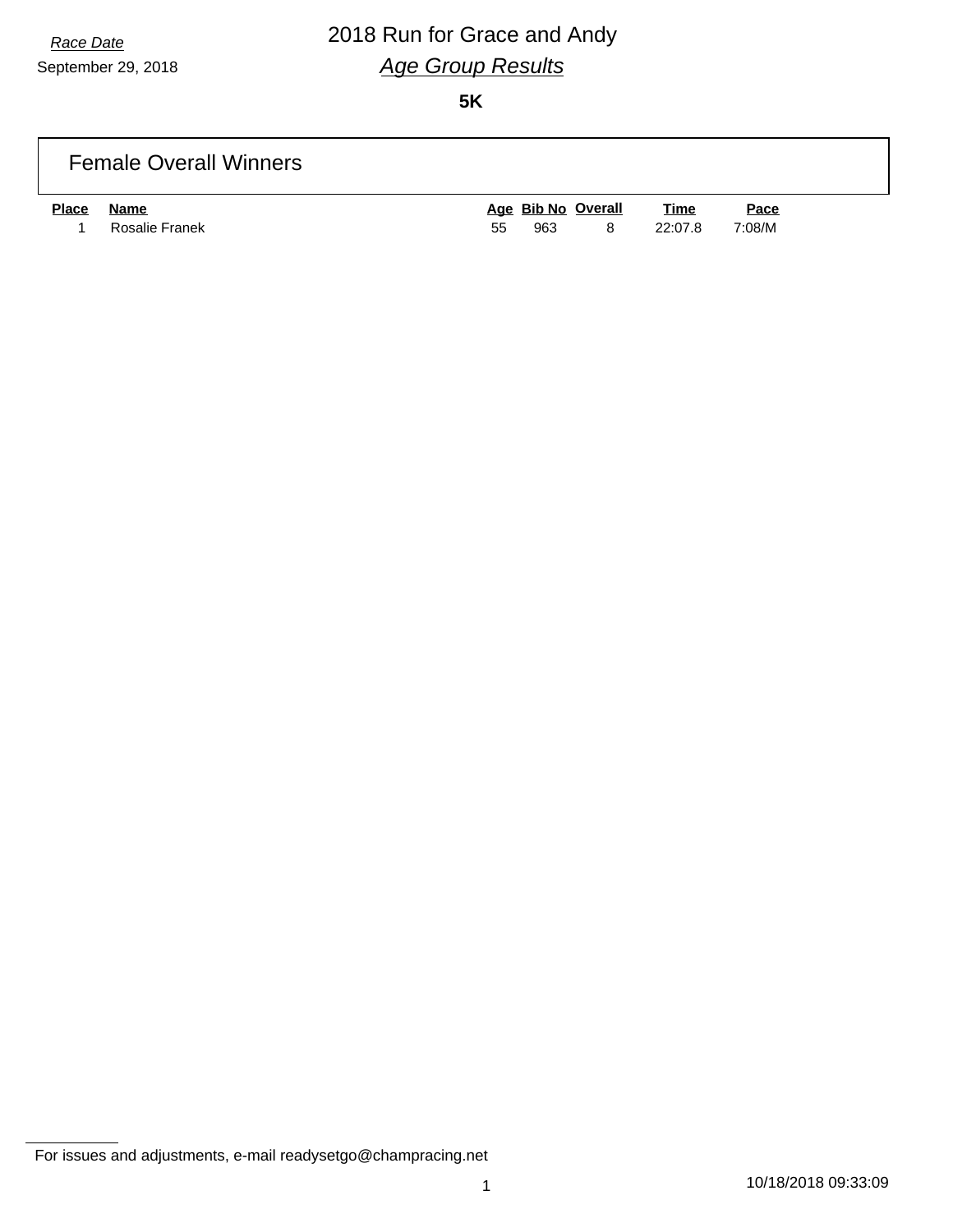September 29, 2018

# *Race Date* 2018 Run for Grace and Andy *Age Group Results*

#### **5K**

### Female 18 to 22

| <b>Place</b>   | <b>Name</b>           |    | Age Bib No Overall |    | Time    | Pace    |
|----------------|-----------------------|----|--------------------|----|---------|---------|
| 1              | Alexia Kemerling      | 20 | 194                | 9  | 22:45.6 | 7:20/M  |
| $\overline{c}$ | Shauntia Smith        | 20 | 156                | 30 | 27:54.9 | 9:00/M  |
| 3              | Kathi Kline           | 19 | 198                | 34 | 28:50.4 | 9:18/M  |
| 4              | Erica Johnson         | 21 | 193                | 35 | 28:52.2 | 9:19/M  |
| 5              | Alainna Conroy        | 19 | 265                | 36 | 28:52.4 | 9:19/M  |
| 6              | Tashauna Wright       | 19 | 165                | 37 | 28:53.1 | 9:19/M  |
| 7              | Madelyn Spehn         | 18 | 189                | 42 | 29:43.0 | 9:35/M  |
| 8              | Josie Earnhardt       | 18 | 178                | 45 | 29:44.7 | 9:35/M  |
| 9              | Gabriella Dukarm      | 19 | 123                | 46 | 29:45.7 | 9:36/M  |
| 10             | Lindsey Harris        | 21 | 475                | 48 | 29:53.4 | 9:38/M  |
| 11             | <b>Shelby Mueller</b> | 22 | 260                | 55 | 30:26.6 | 9:49/M  |
| 12             | Brianna Woodworth     | 18 | 224                | 56 | 30:35.9 | 9:52/M  |
| 13             | Sarah Spehn           | 20 | 213                | 57 | 30:36.6 | 9:52/M  |
| 14             | Natalie Menke         | 22 | 341                | 62 | 32:46.0 | 10:34/M |
| 15             | Carlee Lisser         | 18 | 91                 | 64 | 35:55.9 | 11:35/M |
| 16             | Mary Bradley          | 20 | 445                | 65 | 36:37.3 | 11:49/M |
| 17             | Jenna Nelson          | 20 | 432                | 68 | 36:41.9 | 11:50/M |
| 18             | Sierra Watson         | 19 | 247                | 76 | 47:57.4 | 15:28/M |
| 19             | Jennifer Kistler      | 21 | 197                | 77 | 51:56.3 | 16:45/M |
| 20             | Kimberly Morrison     | 21 | 385                | 78 | 52:24.3 | 16:54/M |
| 21             | Jill Schmidt          | 20 | 138                | 79 | 52:26.6 | 16:55/M |
|                |                       |    |                    |    |         |         |

### Female 23 to 30

| <b>Place</b> | Name              |    |     | Age Bib No Overall | <u>Time</u> | <b>Pace</b> |  |
|--------------|-------------------|----|-----|--------------------|-------------|-------------|--|
|              | <b>Emily Beal</b> | 27 | 86  | 10                 | 23:13.0     | 7:29/M      |  |
|              | Sara Shearer      | 23 | 244 | 47                 | 29:51.7     | 9:38/M      |  |
|              | Maryann Hudak     | 28 | 174 | 71                 | 42:01.2     | 13:33/M     |  |
|              | M Margo           | 26 | 242 | 80                 | 54:04.2     | 17:26/M     |  |
|              |                   |    |     |                    |             |             |  |

### Female 31 to 40

| Place | Name                 |    |     | Age Bib No Overall | <u>Time</u> | <u>Pace</u> |
|-------|----------------------|----|-----|--------------------|-------------|-------------|
|       | Denise Kotkowski     | 36 | 249 | 50                 | 29:55.9     | 9:39/M      |
|       | Ruth Zeager          | 34 | 239 | 52                 | 30:08.1     | 9:43/M      |
|       | Elizabeth Scheiderer | 33 | 144 | 72                 | 45:05.0     | 14:33/M     |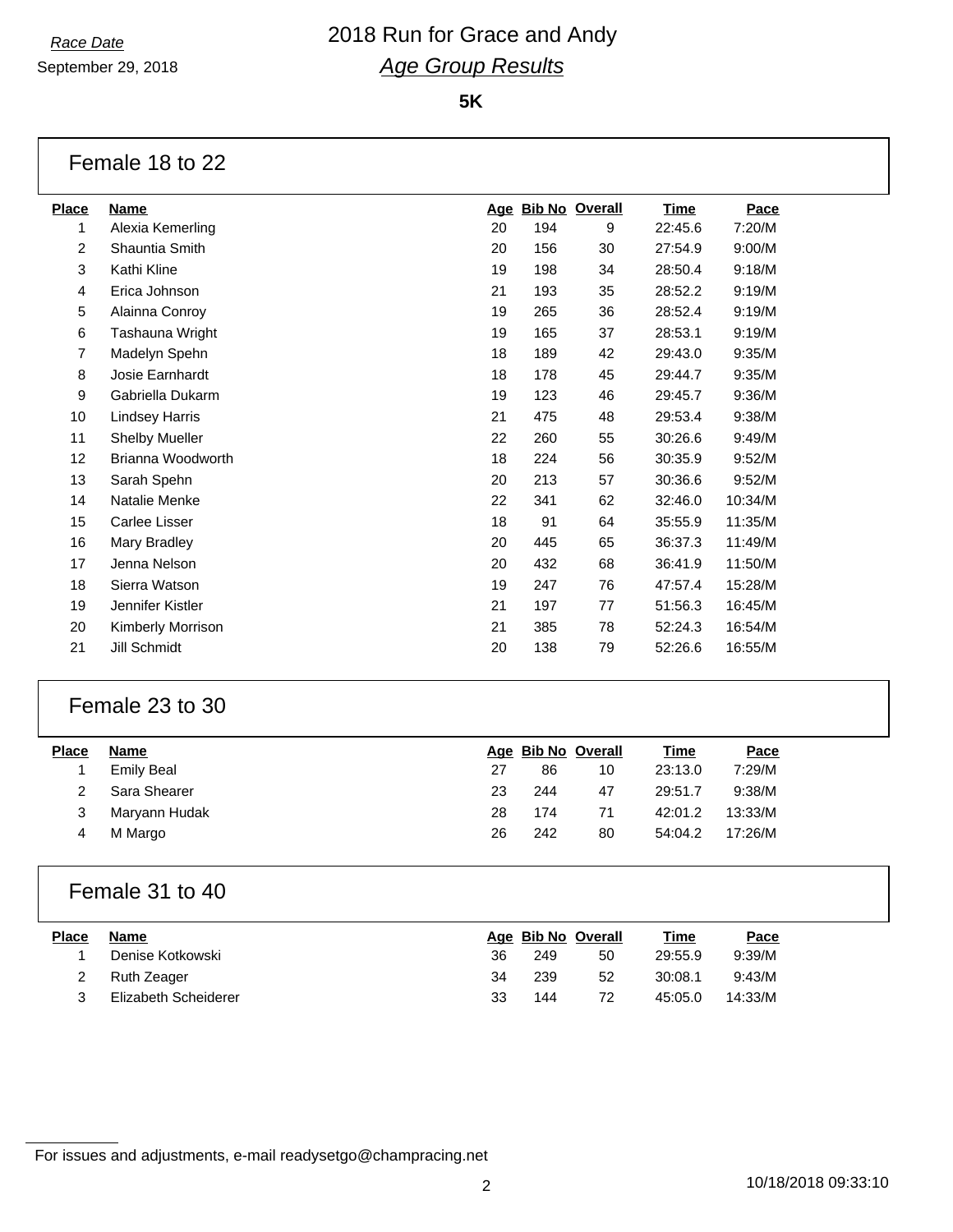## *Race Date* 2018 Run for Grace and Andy *Age Group Results*

#### **5K**

### Female 41 to 50

| <b>Place</b> | Name                    |    |     | Age Bib No Overall | Time    | Pace    |
|--------------|-------------------------|----|-----|--------------------|---------|---------|
|              | Mary Quade              | 46 | 373 | 24                 | 26:30.7 | 8:33/M  |
| 2            | Maureen Pengov          | 50 | 435 | 25                 | 27:18.1 | 8:48/M  |
| 3            | <b>Becky Oliphant</b>   | 47 | 53  | 40                 | 29:23.9 | 9:29/M  |
|              | Janice Simmons-Mortimer | 47 | 238 | 53                 | 30:14.4 | 9:45/M  |
| 5            | Gigi Lorence            | 49 | 111 | 58                 | 31:22.1 | 10:07/M |
| 6            | Donna Wojcik            | 49 | 236 | 67                 | 36:41.4 | 11:50/M |
|              |                         |    |     |                    |         |         |

### Female 51 and Over

| <b>Place</b> | Name               |    |     | Age Bib No Overall | <b>Time</b> | <u>Pace</u> |
|--------------|--------------------|----|-----|--------------------|-------------|-------------|
|              | Renee JOhntony     | 55 | 248 | 26                 | 27:33.3     | 8:53/M      |
|              | 2 Tanya Ashinhurst | 65 | 84  | 74                 | 45:24.9     | 14:39/M     |

For issues and adjustments, e-mail readysetgo@champracing.net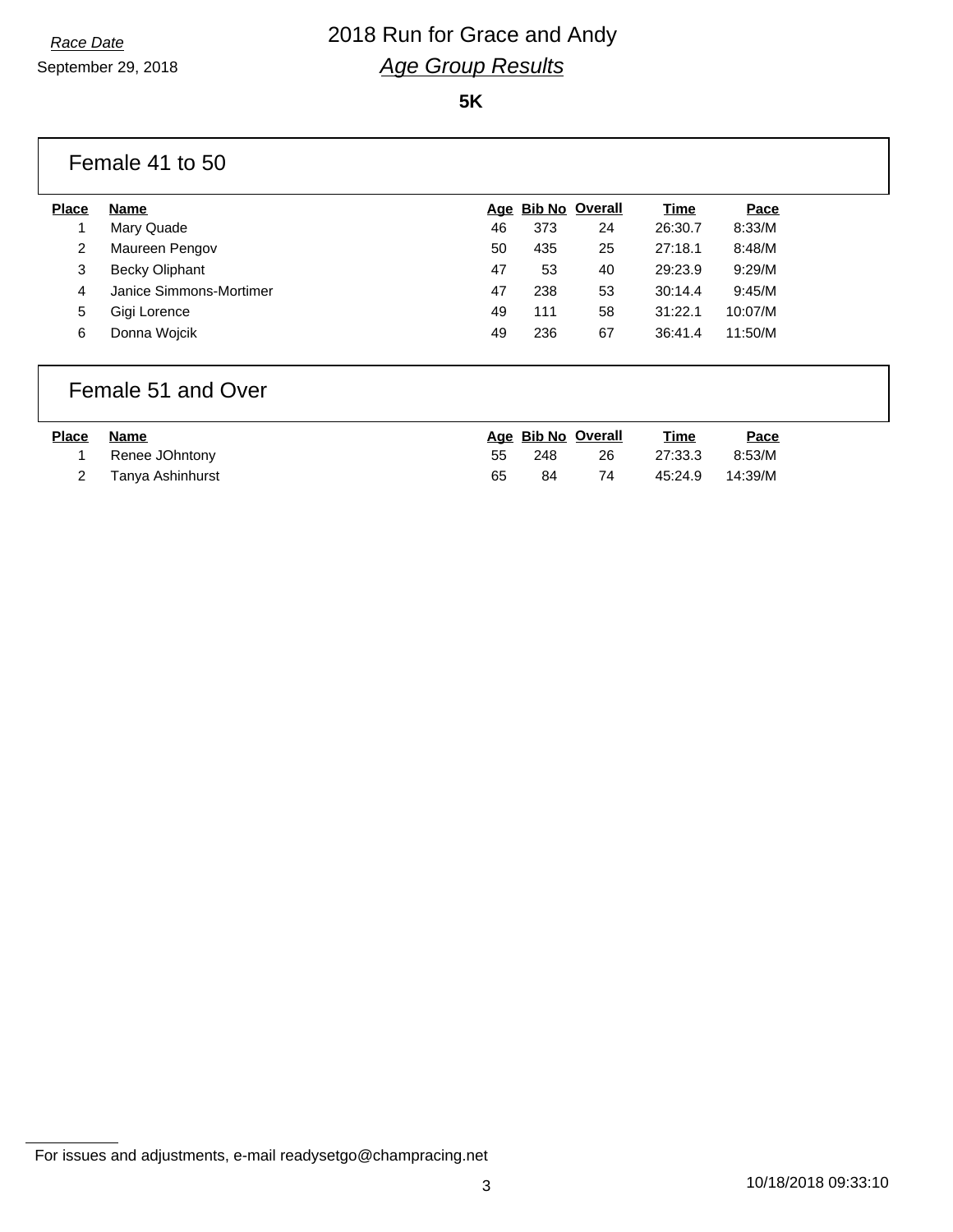# *Race Date* 2018 Run for Grace and Andy *Age Group Results*

**5K**

### Male Overall Winners

| <b>Place</b> | Name         |     | Age Bib No Overall | <u>Time</u>    | <u>Pace</u> |
|--------------|--------------|-----|--------------------|----------------|-------------|
|              | 1 Gary Ising | 192 | $\overline{1}$     | 19:22.5 6:15/M |             |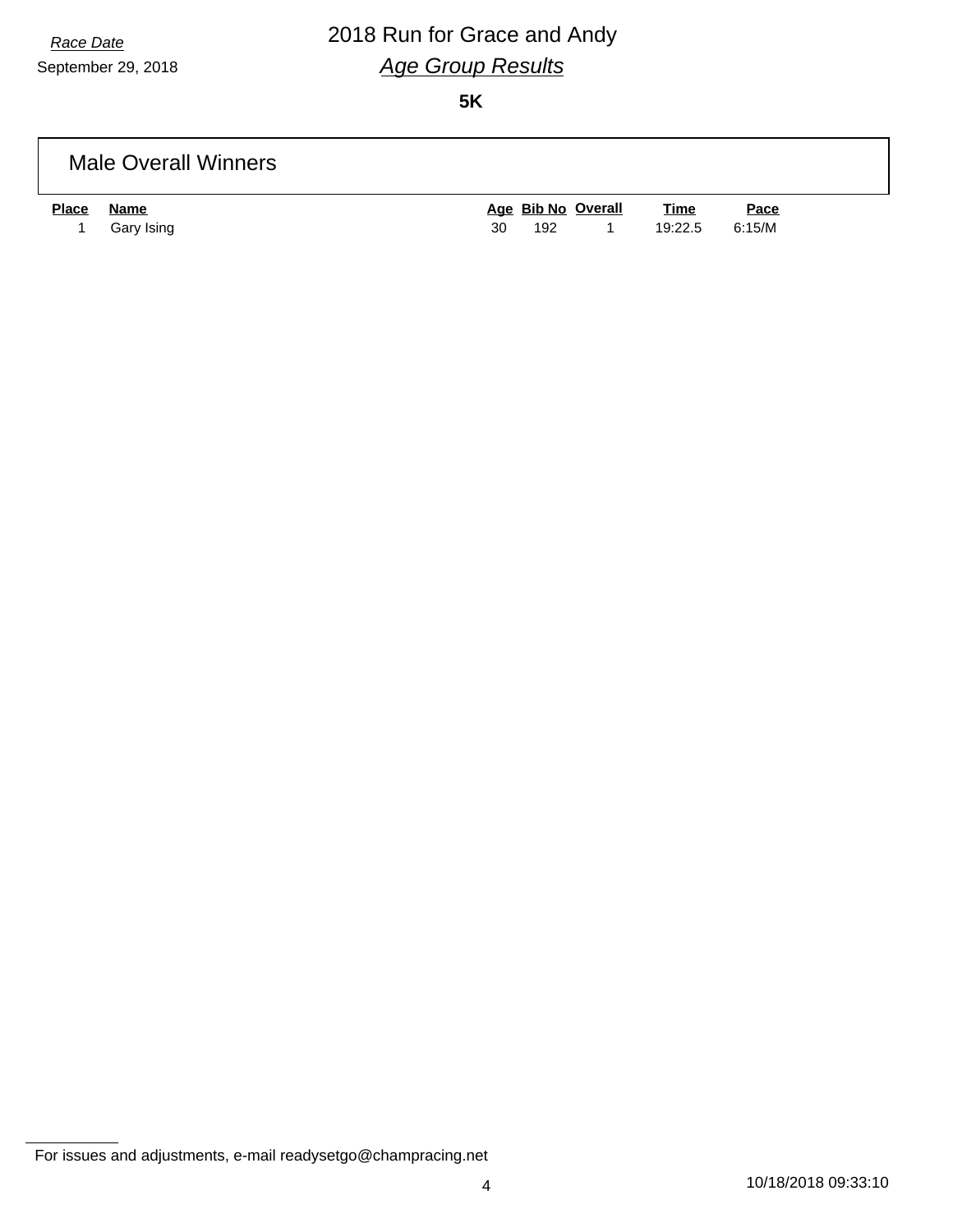## *Race Date* 2018 Run for Grace and Andy *Age Group Results*

**5K**

### Male 13 to 17

| <b>Place</b> | Name             |    |     | Age Bib No Overall | <u>Time</u>     | <u>Pace</u> |
|--------------|------------------|----|-----|--------------------|-----------------|-------------|
|              | Matthew Robinson | 13 | 63  | 11                 | 23:15.6         | 7:30/M      |
|              | Devin Gear       | 14 | 240 | 63                 | 35:54.7 11:35/M |             |

### Male 18 to 22

| <b>Place</b>   | Name                      |    | Age Bib No Overall |    | <b>Time</b> | Pace    |
|----------------|---------------------------|----|--------------------|----|-------------|---------|
| 1              | Phil Young                | 19 | 112                | 3  | 20:30.8     | 6:37/M  |
| $\overline{2}$ | Nick Krasnoschlik         | 20 | 200                | 4  | 21:35.2     | 6:58/M  |
| 3              | Jalen Kirksey             | 19 | 196                | 7  | 21:58.8     | 7:05/M  |
| 4              | Jonta Cullins             | 18 | 14                 | 12 | 23:37.3     | 7:37/M  |
| 5              | Sherman Dean III          | 20 | 206                | 13 | 23:54.8     | 7:43/M  |
| 6              | Joe McCray                | 19 | 428                | 14 | 24:12.6     | 7:48/M  |
| 7              | <b>Brodgie Gordon</b>     | 18 | 488                | 16 | 24:28.9     | 7:54/M  |
| 8              | <b>Christian Crespo</b>   | 19 | 270                | 17 | 24:29.6     | 7:54/M  |
| 9              | Michael Hurst             | 18 | 58                 | 18 | 24:30.0     | 7:54/M  |
| 10             | <b>Colton Kinderknect</b> | 21 | 195                | 21 | 25:26.1     | 8:12/M  |
| 11             | <b>Tayron Banks</b>       | 18 | 299                | 27 | 27:39.7     | 8:55/M  |
| 12             | Jayce Turvin              | 18 | 39                 | 28 | 27:40.1     | 8:55/M  |
| 13             | Paul Muehleisen           | 20 | 259                | 39 | 29:13.2     | 9:25/M  |
| 14             | <b>Texas Moultan</b>      | 18 | 258                | 43 | 29:44.2     | 9:35/M  |
| 15             | <b>Tyler McMillion</b>    | 18 | 329                | 44 | 29:44.3     | 9:35/M  |
| 16             | <b>Brady Gunther</b>      | 19 | 335                | 49 | 29:55.4     | 9:39/M  |
| 17             | Jake Kollman              | 19 | 199                | 51 | 29:57.2     | 9:40/M  |
| 18             | <b>Marcel Rice</b>        | 21 | 375                | 54 | 30:20.7     | 9:47/M  |
| 19             | Logan Nischele            | 20 | 246                | 59 | 32:32.6     | 10:30/M |
| 20             | Alec Marcinowski          | 18 | 153                | 60 | 32:34.2     | 10:30/M |
| 21             | Ethan Nario-Redmond       | 21 | 430                | 61 | 32:45.7     | 10:34/M |

### Male 23 to 30

| Place | Name              |    |     | Age Bib No Overall | Time    | Pace    |  |
|-------|-------------------|----|-----|--------------------|---------|---------|--|
|       | Aaron Laning      | 28 | 243 |                    | 19:36.1 | 6:19/M  |  |
|       | Andrew White      | 30 | 235 | 31                 | 28:06.7 | 9:04/M  |  |
|       | Ka Shing Allan So | 24 | 191 | 33                 | 28:33.7 | 9:13/M  |  |
| 4     | Garrett Munn      | 29 | 245 | 41                 | 29:40.4 | 9:34/M  |  |
| 5     | Michael Barber    | 23 | 47  | 66                 | 36:41.2 | 11:50/M |  |